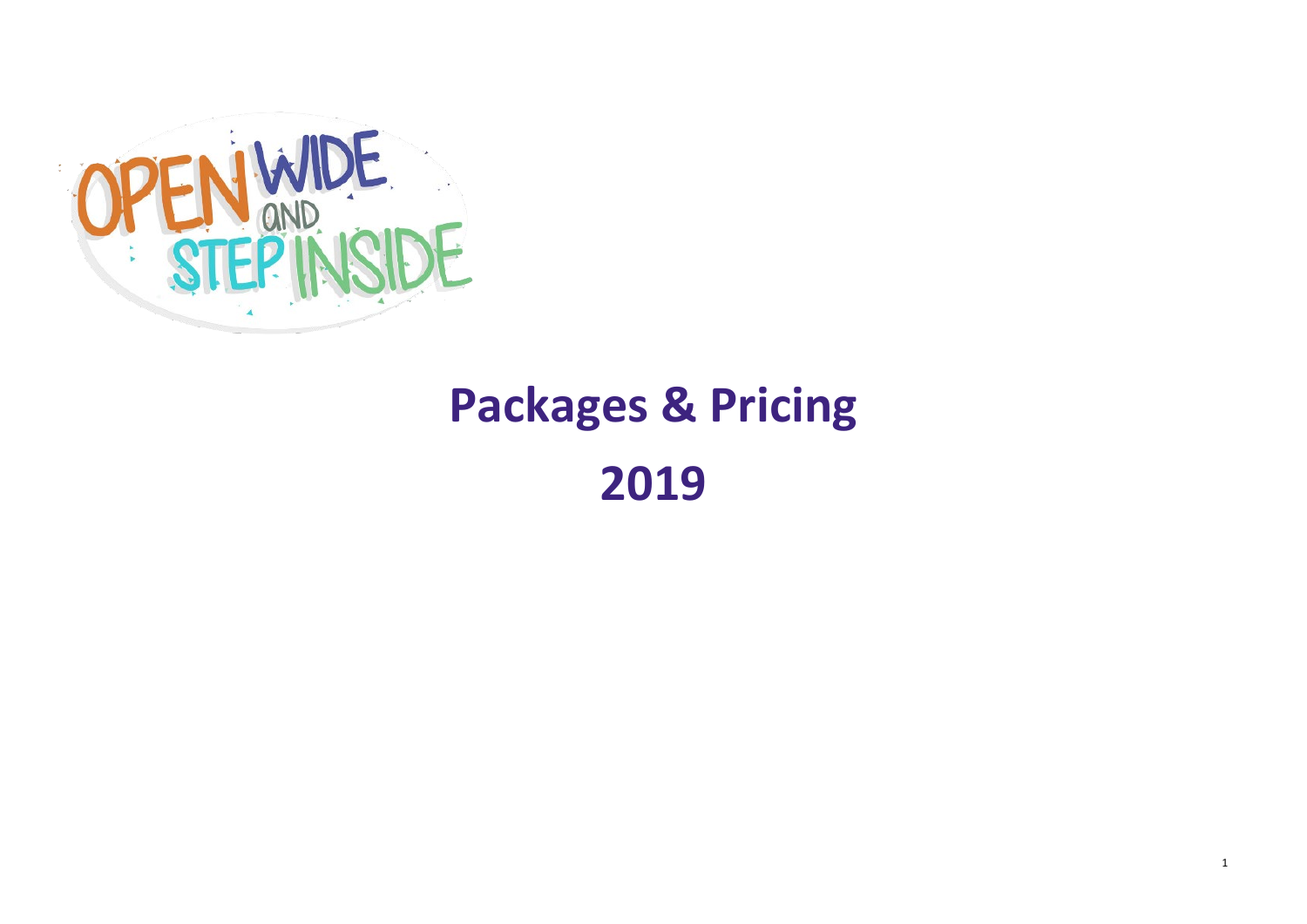



Mix and match our packages and bundles and finish with extras...

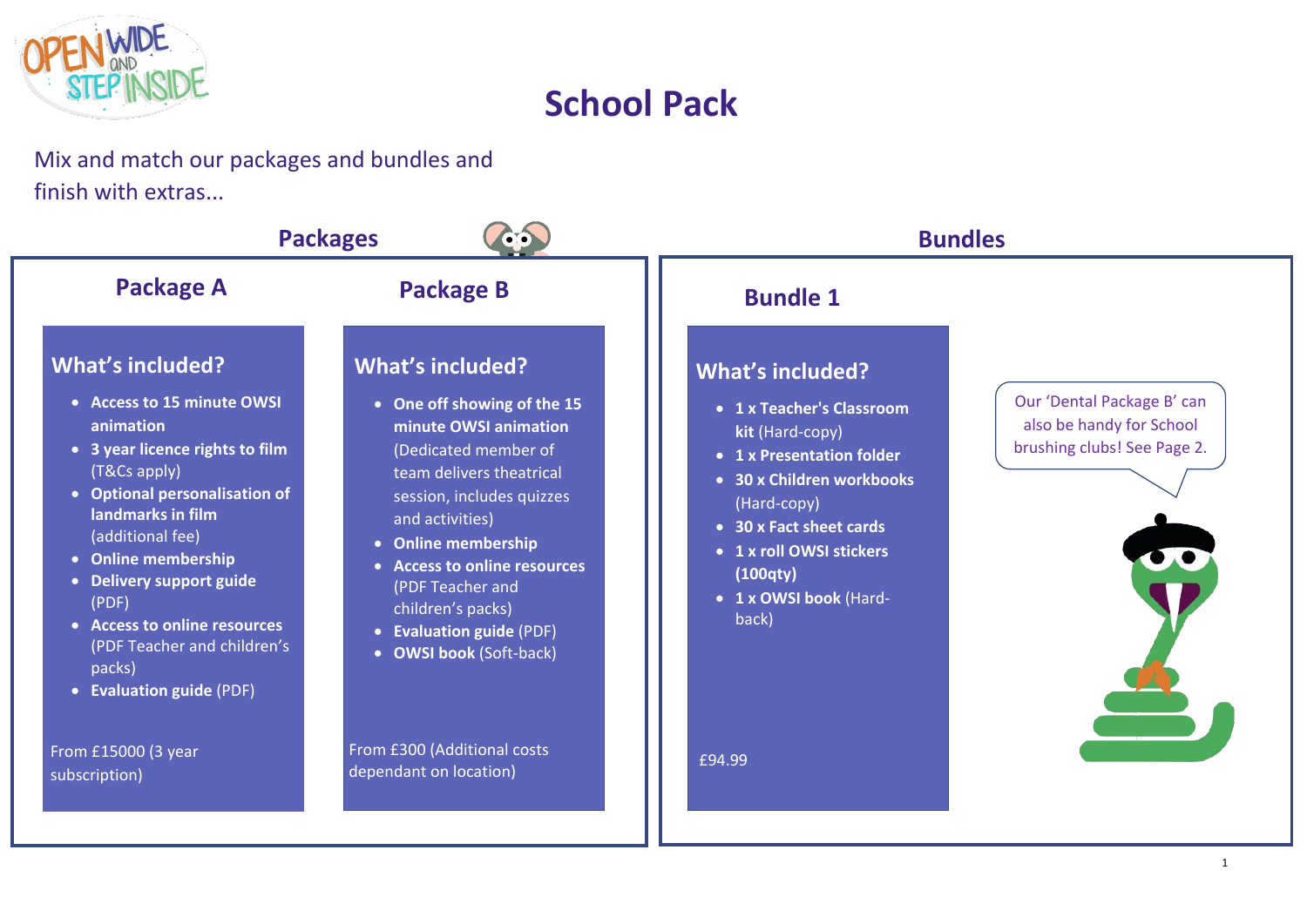

## **Dental Pack**

Mix and match our packages and bundles and finish with extras...

### **Packages Bundles**



### **Package A Package B Bundle 1** What's included? The waiting room! • **Access to 15 minute OWSI animation** (3 year licence rights, T&Cs apply) • **Optional personalisation of landmarks in film** (additional fee) • **Online membership** • **Access to online resources** (PDF Children's activity pack) • **Evaluation guide** (PDF) From £15000 (3 year subscription) • **Access to two minute animated brushing song** (3 year licence rights, T&Cs apply) • **Online membership** • **Access to Online resources** (PDF Children's activity pack)) • **Evaluation guide** (PDF) £2000 **What's included?** • **1 x OWSI book** (Hard-back) • **1 x Children's activity pad (Tear off pages)** • **1 x roll of OWSI stickers (100qty)** • **30 x Door hanger brushing charts** £29.99